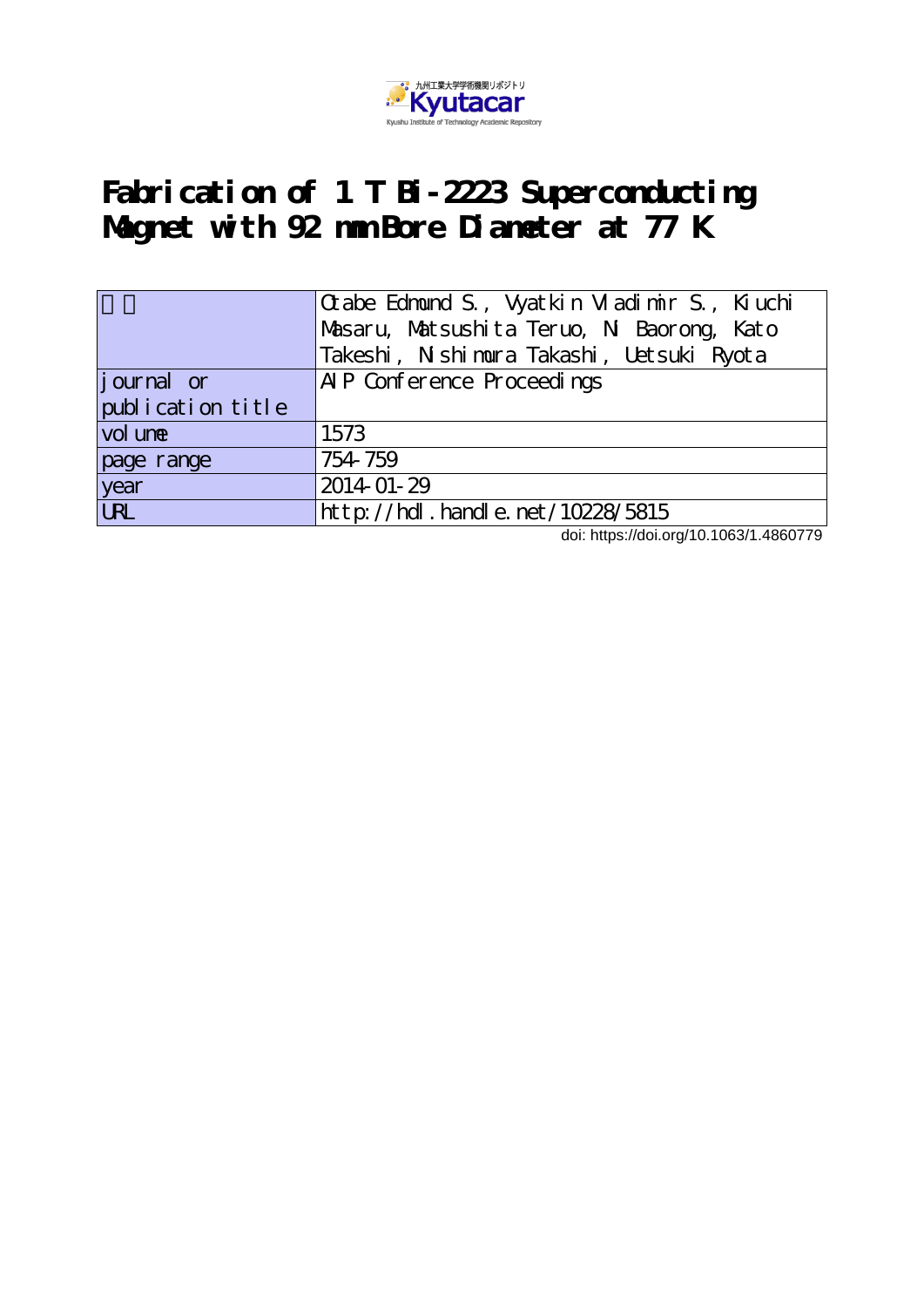

# **Fabrication of 1 T Bi-2223 superconducting magnet with 92 mm bore diameter at 77 K**

[Edmund S. Otabe](http://scitation.aip.org/search?value1=Edmund+S.+Otabe&option1=author), [Vladimir S. Vyatkin,](http://scitation.aip.org/search?value1=Vladimir+S.+Vyatkin&option1=author) [Masaru Kiuchi,](http://scitation.aip.org/search?value1=Masaru+Kiuchi&option1=author) [Teruo Matsushita](http://scitation.aip.org/search?value1=Teruo+Matsushita&option1=author), [Baorong Ni,](http://scitation.aip.org/search?value1=Baorong+Ni&option1=author) [Takeshi Kato,](http://scitation.aip.org/search?value1=Takeshi+Kato&option1=author) [Takashi](http://scitation.aip.org/search?value1=Takashi+Nishimura&option1=author) [Nishimura](http://scitation.aip.org/search?value1=Takashi+Nishimura&option1=author), and [Ryota Uetsuki](http://scitation.aip.org/search?value1=Ryota+Uetsuki&option1=author)

Citation: [AIP Conference Proceedings](http://scitation.aip.org/content/aip/proceeding/aipcp?ver=pdfcov) **1573**, 754 (2014); doi: 10.1063/1.4860779 View online: <http://dx.doi.org/10.1063/1.4860779> View Table of Contents: <http://scitation.aip.org/content/aip/proceeding/aipcp/1573?ver=pdfcov> Published by the [AIP Publishing](http://scitation.aip.org/content/aip?ver=pdfcov)

**Articles you may be interested in** [Development of a 10 T Cryocooled Superconducting Magnet with a Room Temperature Bore of 360 mm for a 29](http://scitation.aip.org/content/aip/proceeding/aipcp/10.1063/1.2202602?ver=pdfcov) [T Hybrid Magnet](http://scitation.aip.org/content/aip/proceeding/aipcp/10.1063/1.2202602?ver=pdfcov) AIP Conf. Proc. **823**, 1743 (2006); 10.1063/1.2202602

[Magnetic field distribution around superconducting monofilamentary Bi-2223/Ag tape](http://scitation.aip.org/content/aip/journal/jap/89/8/10.1063/1.1357465?ver=pdfcov) J. Appl. Phys. **89**, 4438 (2001); 10.1063/1.1357465

[Phase locking a 3 mm waveband Gunn oscillator with a high T c superconducting Josephson junction at 77 K](http://scitation.aip.org/content/aip/journal/apl/66/3/10.1063/1.114216?ver=pdfcov) Appl. Phys. Lett. **66**, 370 (1995); 10.1063/1.114216

[Determination of the superconducting current path in Bi2223/Ag tapes](http://scitation.aip.org/content/aip/journal/apl/64/22/10.1063/1.111393?ver=pdfcov) Appl. Phys. Lett. **64**, 3030 (1994); 10.1063/1.111393

[The Design of an 88‐kG, 20‐in.‐Bore Superconducting Magnet System](http://scitation.aip.org/content/aip/journal/jap/39/6/10.1063/1.1656643?ver=pdfcov) J. Appl. Phys. **39**, 2641 (1968); 10.1063/1.1656643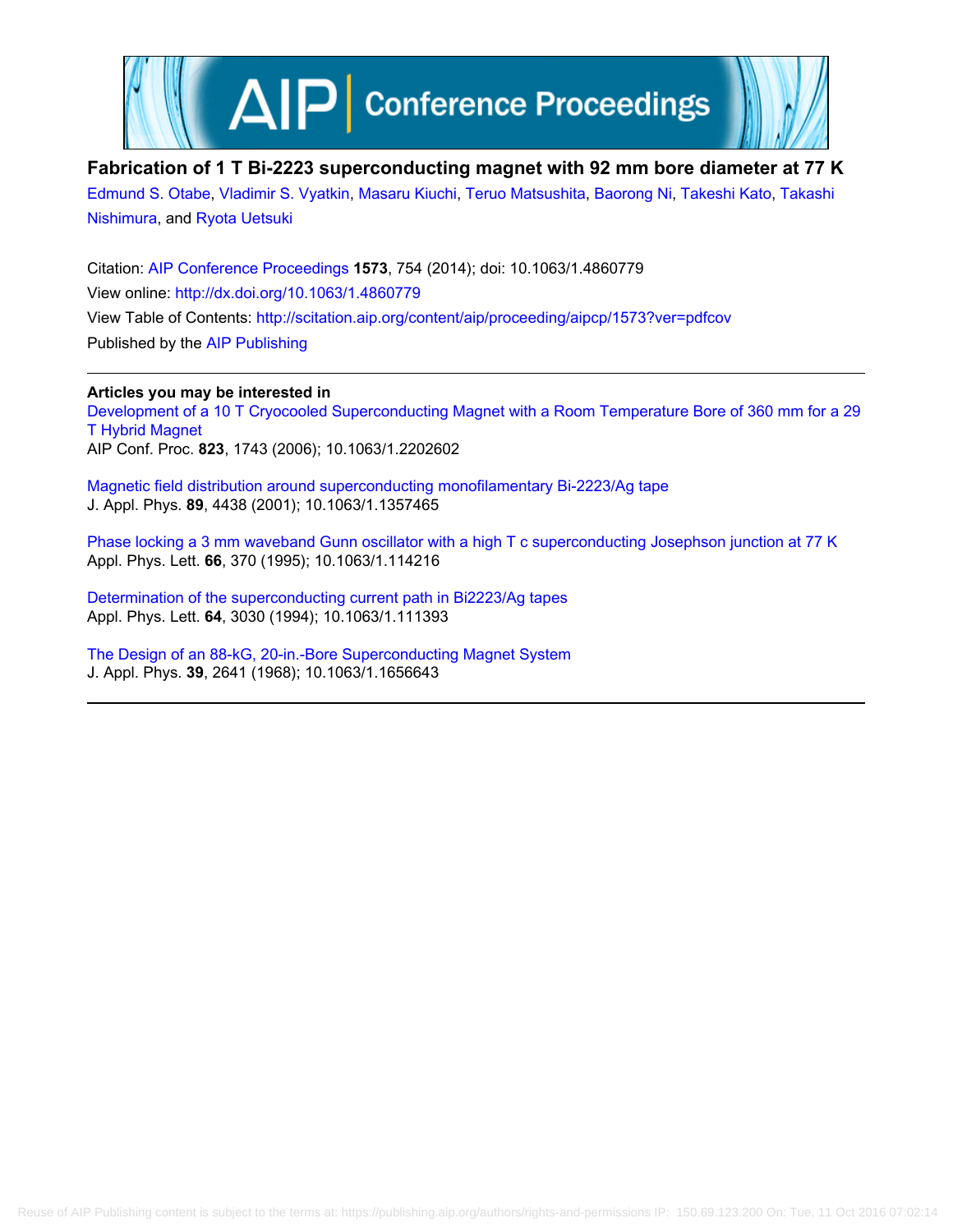# **Fabrication of 1 T Bi-2223 Superconducting Magnet with 92 mm Bore Diameter at 77 K**

Edmund S. Otabe\*, Vladimir S. Vyatkin\*, Masaru Kiuchi\*, Teruo Matsushita\*, Baorong Ni† , Takeshi Kato∗∗, Takashi Nishimura∗∗ and Ryota Uetsuki∗∗

<sup>∗</sup>*Faculty of Computer Science and Systems Engineering, Kyushu Institute of Technology, 680–4 Kawazu, Iizuka, Fukuoka 820-8502, Japan* †*Department of Electronic Engineering, Fukuoka Institute of Technology, 3–30–1, Wajirohigashi, Higashi-ku, Fukuoka 811–0295, Japan* ∗∗*Sumitomo Electric Industries, Ltd., 1–1–3 Shimaya, Konohana–ku, Osaka 554–0024, Japan*

**Abstract.** A Bi-2223 superconducting magnet for practical use in liquid nitrogen is designed and fabricated. Bi-2223 tapes prepared by ConTrolled Over Pressure (CT-OP) process are used for the winding, and the critical current at 77.3 K and selffield is in the range of 174–185 A. 28 double-pancake coils are resistively connected in series by copper terminals. High critical current tape is used for top and bottom double-pancake coils, since the magnetic field normal to the tape surface is highest at the top and bottom of the magnet. Two iron plates at top and bottom of the magnet are used for reduction of the normal component of magnetic field to the Bi-2223 tape, since the total performance of the magnet is determined by the minimum critical current at maximum normal magnetic field component to the tape. The inner bore diameter of the magnet is 92 mm. And the homogeneity of magnetic field of long-axis direction in 50 mm $\phi \times 100$  mm length is within 3%. The maximum magnetic field at the center of the bore is over 1.0 T at 77.3 K.

**Keywords:** Bi-2223 tapes, superconducting magnet, double-pancake coil, critical current, anisotropy of critical current **PACS:** 84.71.Ba, 74.25.Sv, 74.72.-h

# **INTRODUCTION**

The critical current density of  $Bi_2Sr_2Ca_2Cu_3O_x$  (Bi-2223) silver sheathed tape has been increased after introduction of the ConTrolled Over Pressure (CT-OP) process [1–3]. The critical current of Bi-2223 tape reaches over 250 A for 4 mm width in short sample. The critical current of commercially available tape is about 200 A. There are several types of Bi-2223 tape are available for suitable applications.

Superconducting magnet is one of the promising applications using superconducting technology, since it is impossible to obtain high magnetic field by other technologies. For example, Cu magnet is mainly used for MO (Magneto Optical) observation, and it is desired to replace it by a superconducting magnet to obtain much higher magnetic field. Several Bi-2223 superconducting magnets worked in liquid nitrogen (LN2) were designed and fabricated for practical usage by using double-pancake coils [4–6]. In conclusion, the maximum magnetic fields at 77.3 K and 65 K are 0.70 T (65.0 A) and 1.30 T (120 A), respectively. It is known that the critical current density in the normal magnetic field to the tape surface rapidly decreases compared with that in the parallel magnetic field to the tape surface due to the large anisotropy of the Bi-2223 tape. Therefore it is necessary to reduce the normal component of magnetic field to the tape. In the magnet, the normal component of magnetic field to the Bi-2223 tape of double-pancake coils is reduced using iron plates at top and bottom of the magnet.

Solenoid type of Bi-2223 magnet is also reported for insert magnet at high magnetic field at low temperatures [7, 8]. On the other hand,  $REBa<sub>2</sub>Cu<sub>3</sub>O<sub>x</sub>$  (RE-123; RE:rare earth) coated conductor tape is used and insert magnet for high magnetic field generation is fabricated [9]. Degradation of the performance of RE-123 double-pancake coil due to epoxy impregnation is investigated and it is found that dry winding and paraffin impregnation suppress degradation [10]. Therefore, superconducting magnets by cuprate oxide superconducting materials become more and more common.

In this study, 28 Bi-2223 double-pancake coils are stacked and superconducting magnet worked in LN2 is fabricated. The maximum magnetic field at the center of the magnet is over 1.0 T at 77.3 K. The bore size is 92 mm and the homogeneity of magnetic field of long-axis direction in 50 mm $\phi \times 100$  mm length is within 3%.

> *Advances in Cryogenic Engineering* AIP Conf. Proc. 1573, 754-759 (2014); doi: 10.1063/1.4860779 © 2014 AIP Publishing LLC 978-0-7354-1201-9/\$30.00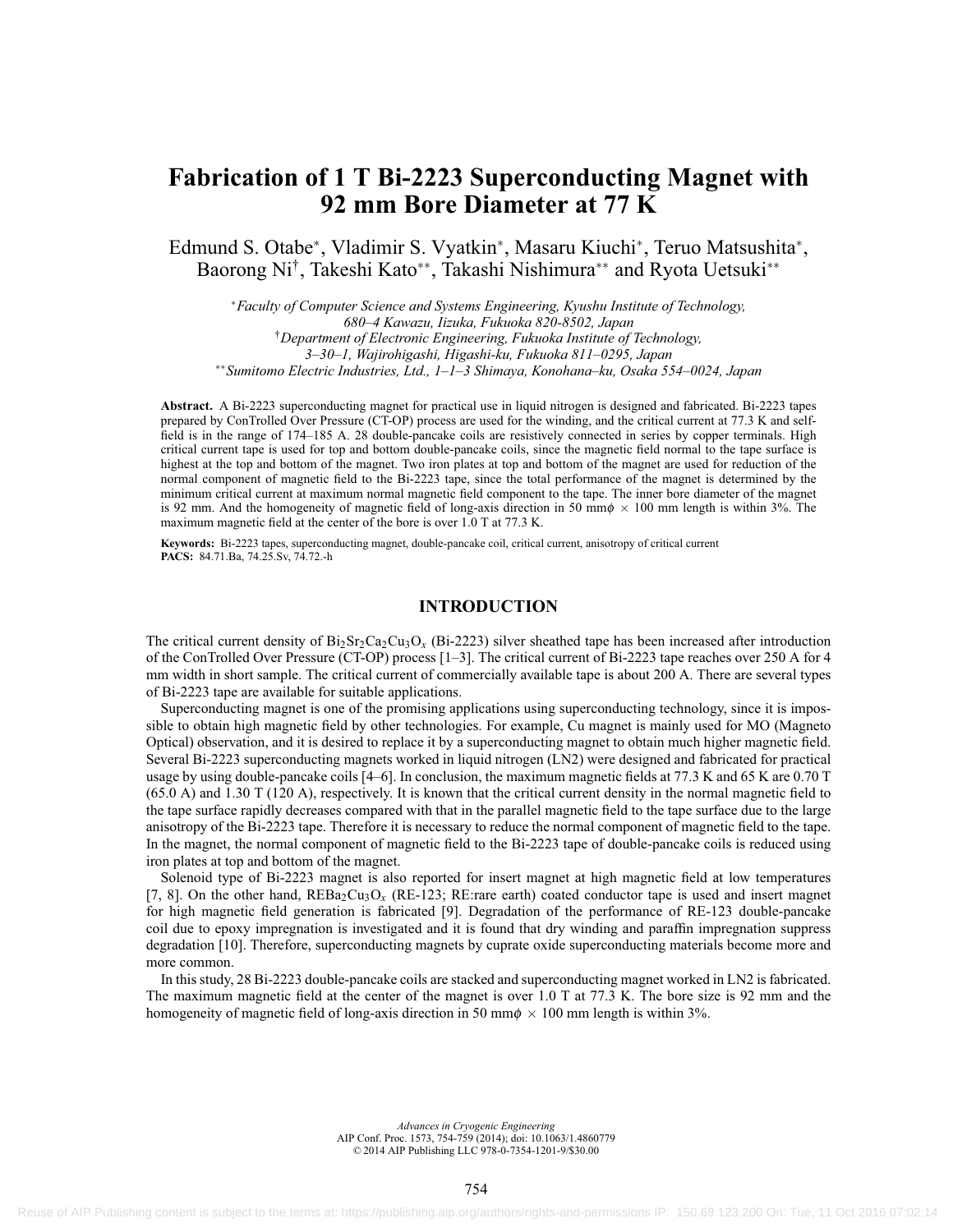| bore diameter                                        | 92 mm $\phi$                                |  |
|------------------------------------------------------|---------------------------------------------|--|
| diameter                                             | $180 \text{ mm}$ $\phi$                     |  |
| length                                               | 316 mm                                      |  |
| weight                                               | $23.5 \text{ kg}$                           |  |
| total number of turn                                 | 4444                                        |  |
| total length of tape                                 | 1742 m                                      |  |
| magnetic field                                       | 1.00 T at 52.6 A                            |  |
| coil constant                                        | $19.0 \text{ mT/A}$                         |  |
| inductance                                           | $0.86$ H                                    |  |
| stored energy at 1.0 T                               | $1.2$ kJ                                    |  |
| homogeneity of magnetic field of long-axis direction | 3% within 50 mm $\phi \times 100$ mm length |  |
| number of double-pancake coils                       | 28                                          |  |
|                                                      |                                             |  |

**TABLE 1.** Specifications of Bi-2223 superconducting magnet.

# **DESIGN AND FABRICATION**

The main usage of the present Bi-2223 superconducting magnet is a measurement for newly designed superconducting DC power transmission cable by using longitudinal magnetic field effect [11]. Therefore, relatively large area with homogeneous magnetic field distribution is necessary such as  $3\%$  within 50 mm $\phi \times 100$  mm length in long-axis direction. The bore size of the magnet is determined as 92 mm so as to insert a large model of DC power transmission cable. The maximum magnetic field at the center of the magnet is designed to be over 1.0 T at 77.3 K in LN2, since the maximum magnetic field of the previous magnet was 0.7 T at 77.3 K and 1.3 T at 65 K in subcooled LN2 [6]. The specifications of Bi-2223 superconducting magnet are listed in Table 1. The total length of the magnet is 316 mm for the large homogeneous magnetic field distribution. The number of double-pancake coils is 28. These double-pancake coils are resistively connected by Cu terminals. The Bi-2223 tapes were wrapped in half-lap fashion by 12.5  $\mu$ m Kapton tape for insulation. Therefore, the thickness of insulation between tapes was  $25 \mu$ m. The double-pancake coils were fabricated by dry wound, then they were vacuum epoxy impregnated. A GFRP sheet with 0.2 mm thickness was used for insulation between double-pancake coils.

Figure 1(a) and 1(b) show the magnetic field distribution of the cross section of the middle half of the Bi-2223 superconducting magnet for long-axis and radial directions, respectively. In the figures, small white rectangles represent 28 double-pancake coils. In the calculation, finite element method (FEM) is used and the current is 52.6 A. The magnitude of magnetic field at the center is 1.00 T. The top and bottom parts of the magnet in the figures are iron plates (SS400) which is used for diverters. The iron plate has ledge in inner part. It is known that this ledge



**FIGURE 1.** Magnetic field distribution for (a) long-axis and (b) radial directions by using finite element method. Insets are the enlarged images around the top flanges.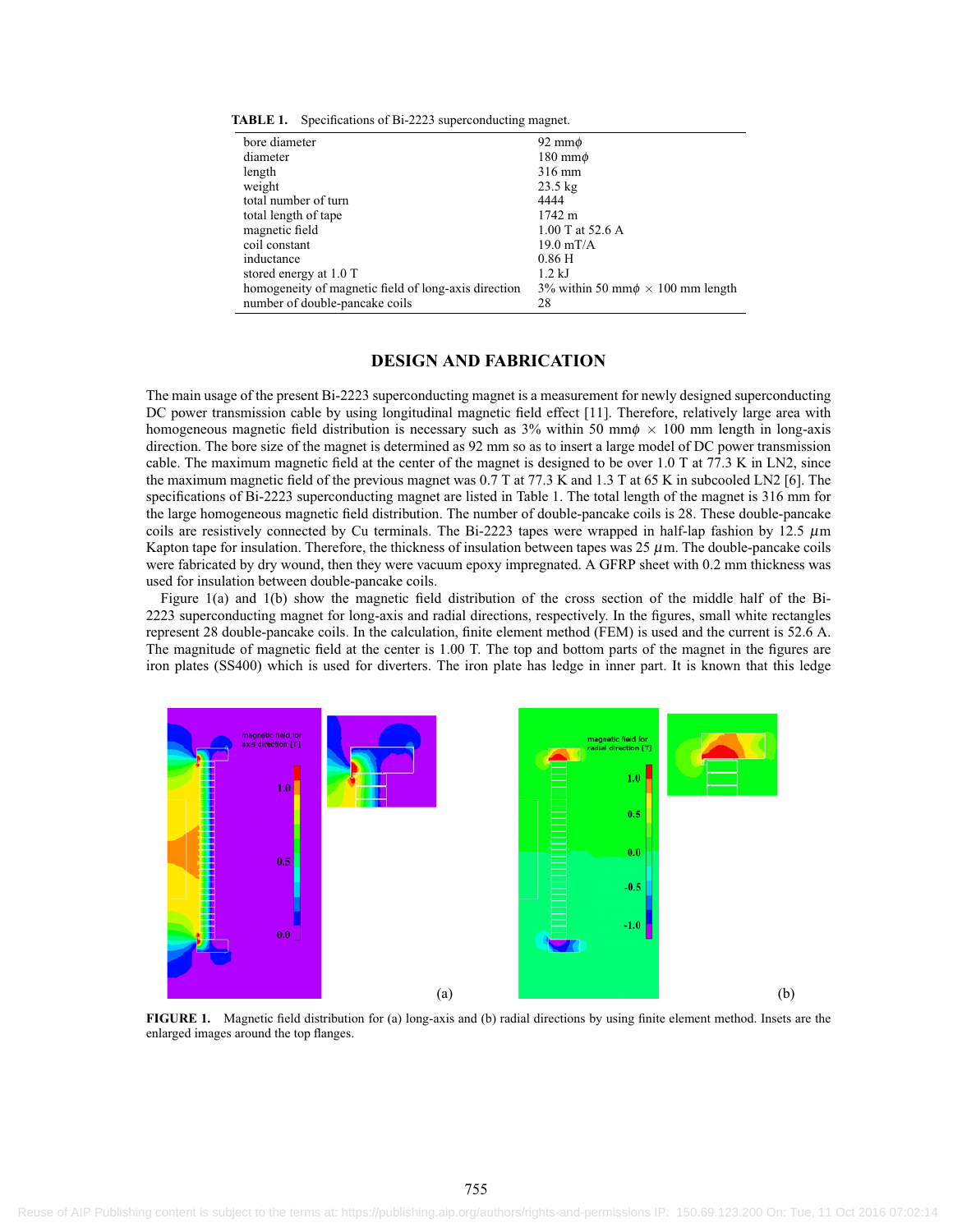

**FIGURE 2.** Numerically calculated magnetic field distribution for (a) long-axis and (b) radial directions with iron plates for each edges.

part is effective for the attraction of the magnetic field resulting in the parallel magnetic field to the Bi-2223 tape. As the result, it is found that the magnetic field is almost parallel to the Bi-2223 tape even at top and bottom parts of the magnet, i.e. the normal magnetic field component to the tape is drastically reduced. That is, the magnetic field is attracted to the ledges of the top and bottom iron plates, and the magnetic field takes maximum value at the points. As shown in Fig. 1(b), the magnetic field for radial direction is almost constant through the Bi-2223 superconducting magnet. The peak field in the iron plate is found to be 1.2 T from Fig. 1(a), when the central field of the magnet is 1.0 T.

Figure 2(a) and 2(b) show the plotted magnetic field distribution calculated from Fig. 1(a) and 1(b) for long-axis and radial directions, respectively. In the figures, the normalized magnetic field is plotted as a function of distance from the center of the magnet. It is found that the homogeneous of the magnetic field is satisfied for the demanded values of within 3% in the range of 50 mm $\phi \times 100$  mm length.

The properties of critical current and *n*-value at 77.3 K of the Bi-2223 tape before winding which is used in the magnet are shown as a function of coil ID in Fig. 3(a). *n*-value is determined by the slope in the electric field range of 0.1–1  $\mu$ V/cm. The coil ID 1 is the top. One of the advantages using several double-pancake coils compared with single solenoid coil is a grading of superconducting tapes. That is, the critical current is small in the center part of the Bi-2223 superconducting magnet. On the other hand, the critical current at the top and bottom parts of the magnet are larger than those at center part, since the maximum normal component of the magnetic field is applied to top and bottom part of the magnet. It is possible to reduce the total cost of fabrication of the magnet by the grading.

The electromagnetic hoop stress  $\sigma$  which is estimated from  $\sigma = B J R$ , where *B* is the magnetic field, *J* is the current density, and  $R$  is the radius of the coil, is estimated to be 3.4 MPa. This value is far below than the limit value of 160 MPa of the Bi-2223 silver sheathed tape [1].

## **RESULTS AND DISCUSSION**

The critical current and *n*-value of the double-pancake coils as a function of coil ID is shown in Fig. 3(b). The measurement of the critical current is performed for each individual double-pancake coils. It is found that the critical current and the *n*-value are smaller than those of bare tape as shown in Fig. 3(a). This is due to the self-field of the double-pancake coil.

Figure 4 shows the picture of the Bi-2223 superconducting magnet made by 28 double-pancake coils. The outside is covered by a perforated tube for protection, and it is easy to cool down by LN2 through holes in the tube.

The voltage-current characteristics of Bi-2223 superconducting magnet at 77.3 K are shown in Fig. 5. It is found that the maximum magnetic field reaches 1.29 T at 68 A at the electric field criterion of 1  $\mu$ V/cm. Therefore 1.00 T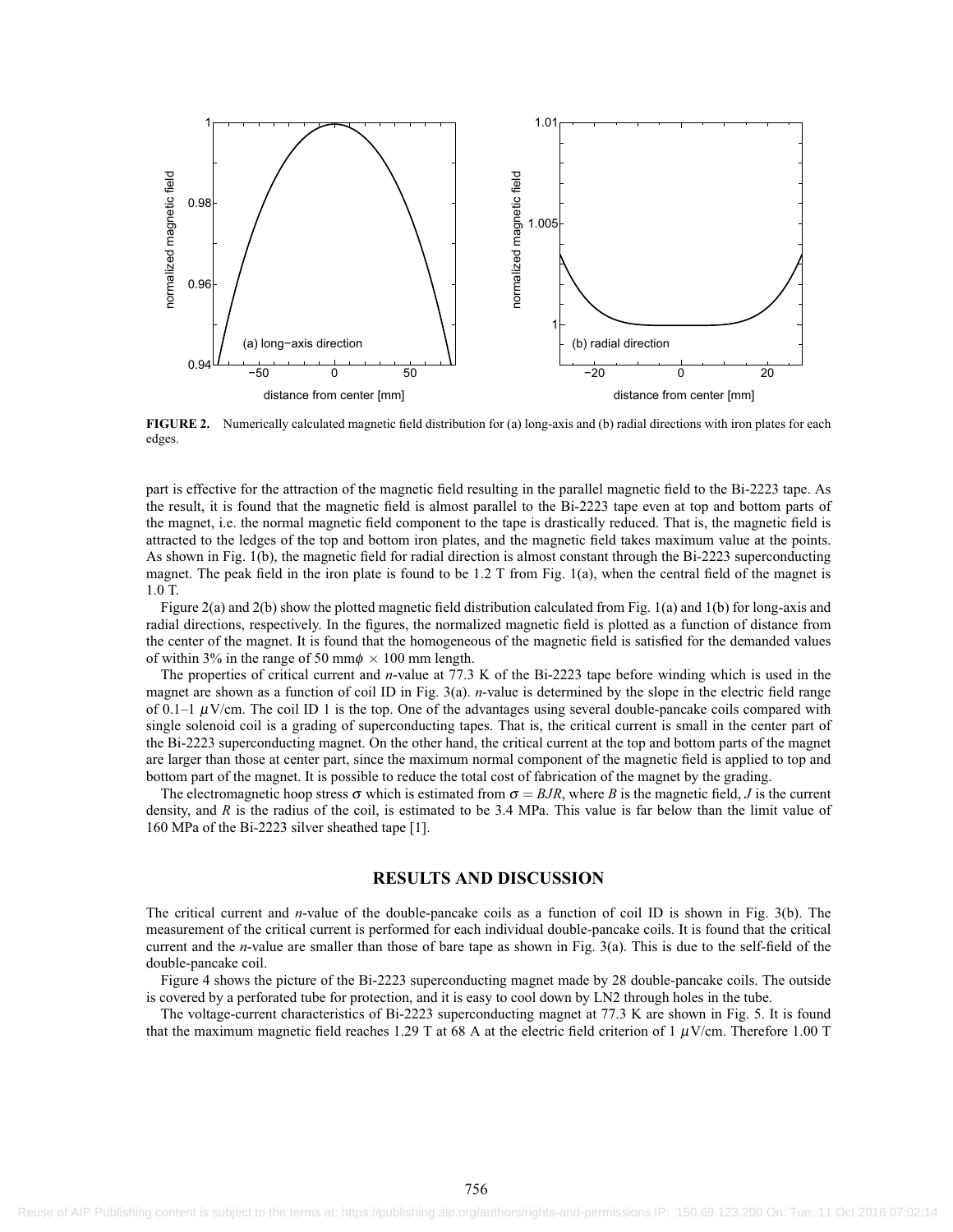

**FIGURE 3.** Critical current and *n*-value at 77.3 K as a function of coil ID for (a) before winding and (b) after winding. Coil ID 1 is the top and Coil ID 28 is the bottom.

is safely obtained by the present Bi-2223 superconducting magnet, since the electric field is less than 0.1  $\mu$ V/cm at 52.6 A.

Here, we shall discuss the possibility to enhance of the maximum magnetic field of the Bi-2223 superconducting magnet. The main reason for the enhancement of the maximum magnetic field in present work from the previous works [5, 6] is the enhancement of the critical current of Bi-2223 tape from 135–165 A to 174–185 A. The critical current of short sample of CT-OP Bi-2223 tape is about 250 A, and the critical current of commercially available long length tape is about 200 A. Therefore, the maximum magnetic field will increase in near future. Since the performance of the Bi-2223 superconducting magnet is determined by the critical current at the maximum normal magnetic field component to the Bi-2223 tape at the edges of the magnet, the reduction of the anisotropy of Bi-2223 tape is effective. The reduction of the anisotropy of Bi-2223 tape was investigated by addition of lead to Bi-2223 tape [12]. The anisotropy of Bi-2223 tape is also related to the number of filaments, since the superconducting region near the interface with silver matrix increases with increasing the number of the filaments due to the less anisotropy in



**FIGURE 4.** Bi-2223 superconducting magnet made from 28 double-pancake coils.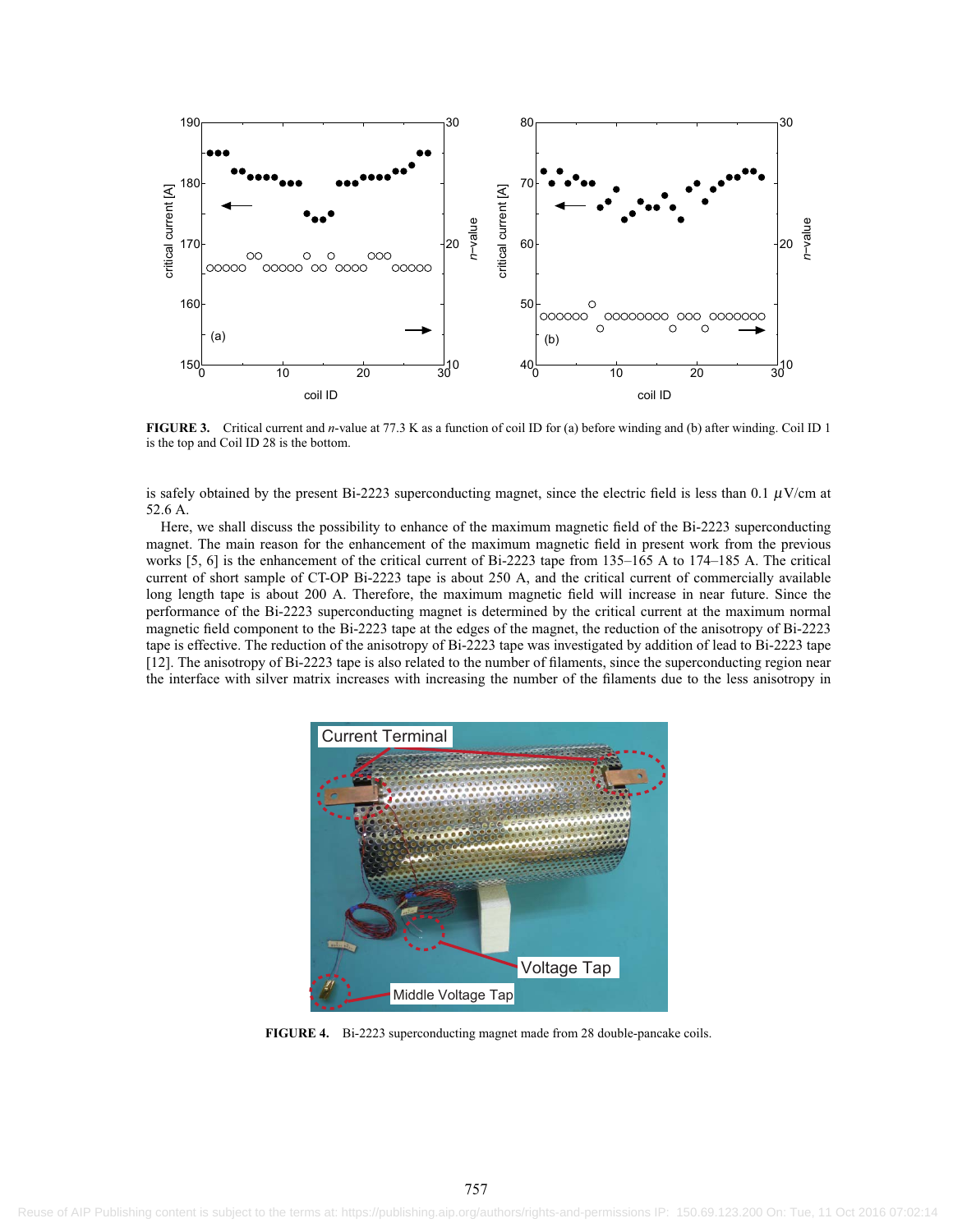

**FIGURE 5.** Electric field-current characteristics of Bi-2223 superconducting magnet at 77.3 K.

the critical current density [13]. Therefore, it is necessary to investigate the optimum condition of the Bi-2223 tape fabrication for designing the Bi-2223 superconducting magnet.

It is also expected to increase the maximum magnetic field by using subcooled LN2 and reduce the temperature to 65 K. In our previous works, the maximum magnetic field at 65 K is enhanced 1.9 times larger than that at 77.3 K [5, 6]. Therefore, if the present Bi-2223 superconducting magnet is cooled by subcooled LN2, the maximum magnetic field would be about 2 T, which is limited by the saturation of the iron plates.

## **SUMMARY**

In this study, Bi-2223 superconducting magnet consisted by 28 double-pancake coils is designed and fabricated. The maximum magnetic field at the center is designed to be more than 1.0 T, and the bore size of the magnet is 92 mm. The homogeneous magnetic field area is obtained for 3% within 50 mm $\phi \times 100$  mm length for a measurement of a new type of DC superconducting transmission cable using longitudinal magnetic field effect. As the result, the maximum magnetic field at the center of the magnet reaches 1.29 T at 68 A in LN2 by the criterion of 1  $\mu$ V/cm. Since the electric field at 1.00 T (52.6 A) is less than 0.1  $\mu$ V/cm, steady operation at 1.00 T is possible with the present Bi-2223 superconducting magnet. This practical superconducting magnet is suitable for replacement of conventional Cu magnet.

#### **ACKNOWLEDGMENTS**

This research was partially supported by the ALCA (Advanced Low Carbon Technology Research and Development Program) by JST (Japan Science and Technology Agency) Strategic Basic Research Program.

#### **REFERENCES**

- 1. N. Ayai, T. Kato, J. Fujikami, K. Fujino, S. Kobayashi, E. Ueno, K. Yamazaki, M. Kikuchi, K. Ohkura, K. Hayashi, K. Sato, and R. Hata, *J. Phys. Conf. Ser.* **43**, 47–49 (2006).
- 2. M. Kiuchi, S. Takayama, E.S. Otabe, T. Matsushita, J. Fujikami, K. Hayashi, K. Sato, *Physica C* **463–465**, 825–828 (2007).
- 3. K. Sato, T. Kato, K. Ohkura, S. Kobayashi, K. Fujino, K. Ohmatsu and K Hayashi, *Supercond. Sci. Tech.* **13**, 18–22 (2000) .
- 4. E.S. Otabe, M. Kiuchi, T. Matsushita, K. Fujino, K. Ohmatsu, B. Ni, *Cryogenics* **49**, 267–270 (2009).